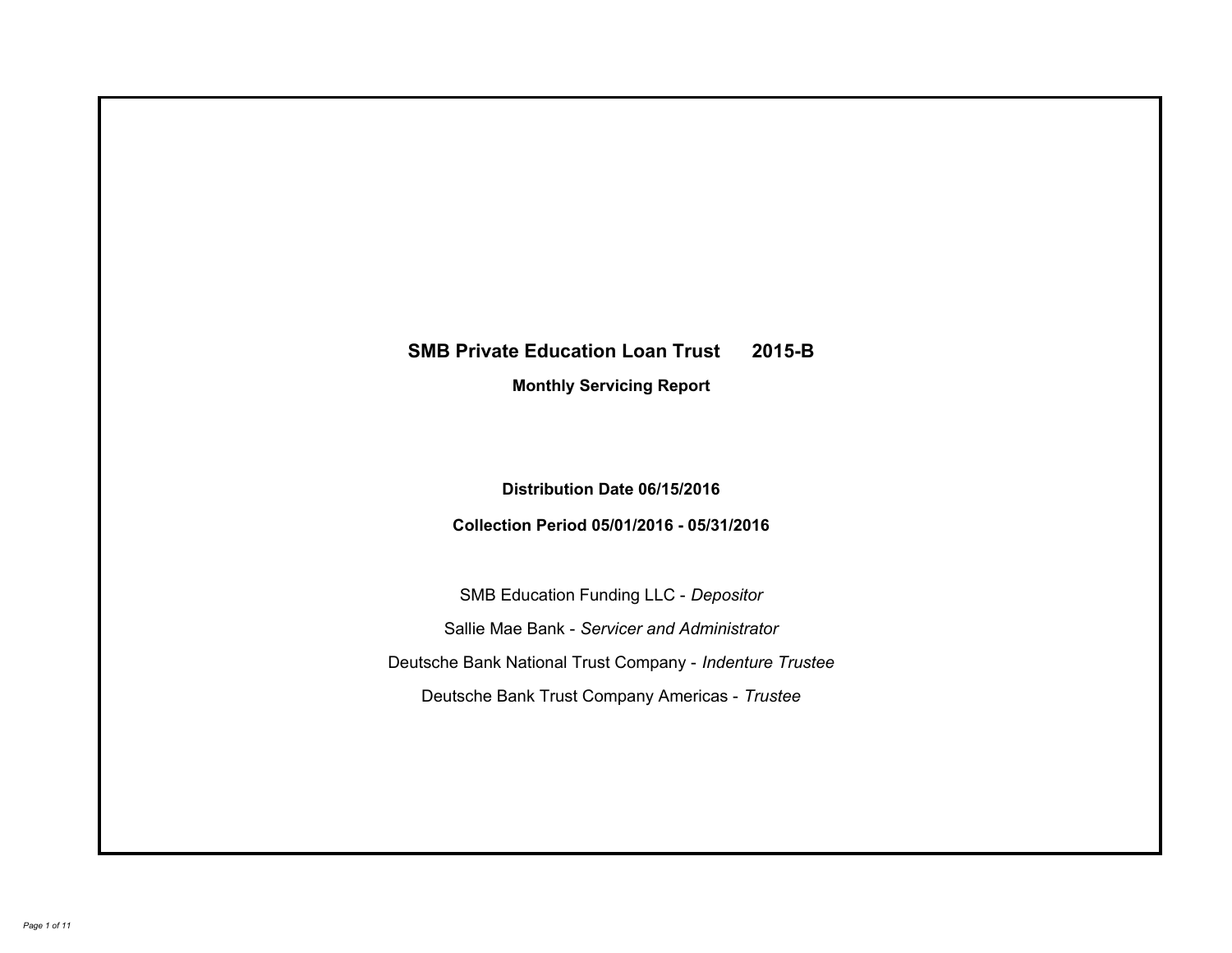A

| <b>Student Loan Portfolio Characteristics</b> |                                                 | <b>Settlement Date</b><br>07/30/2015 | 04/30/2016            | 05/31/2016            |
|-----------------------------------------------|-------------------------------------------------|--------------------------------------|-----------------------|-----------------------|
| <b>Principal Balance</b>                      |                                                 | \$700,964,388.29                     | \$664,110,045.59      | \$658,475,892.66      |
| Interest to be Capitalized Balance            |                                                 | 42,430,107.89                        | 44,327,973.57         | 45,567,308.23         |
| Pool Balance                                  |                                                 | \$743,394,496.18                     | \$708,438,019.16      | \$704,043,200.89      |
| Weighted Average Coupon (WAC)                 |                                                 |                                      |                       |                       |
|                                               | WAC1 (Contractual Interest Rate on the Loan)    | 8.20%                                | 8.40%                 | 8.39%                 |
|                                               | WAC2 (Average of Applicable Interest Rate)      | 8.18%                                | 8.38%                 | 8.37%                 |
|                                               | WAC3 (Average of Actual Interest Rate)          | 8.13%                                | 8.31%                 | 8.30%                 |
| Weighted Average Remaining Term               |                                                 | 128.84                               | 124.54                | 124.05                |
| Number of Loans                               |                                                 | 63,899                               | 61,037                | 60,579                |
| Number of Borrowers<br>Pool Factor            |                                                 | 43,918                               | 41,069<br>0.952977218 | 40,792<br>0.947065393 |
|                                               | Since Issued Total Constant Prepayment Rate (1) |                                      | 5.22%                 | 5.28%                 |
| <b>Debt Securities</b>                        | Cusip/Isin                                      | 05/16/2016                           |                       | 06/15/2016            |
| A1                                            | 78448QAA6                                       | \$156,680,437.40                     |                       | \$150,059,482.61      |
| A <sub>2</sub> A                              | 78448QAB4                                       | \$192,000,000.00                     |                       | \$192,000,000.00      |
| A2B                                           | 78448QAC2                                       | \$90,000,000.00                      |                       | \$90,000,000.00       |
| A <sub>3</sub>                                | 78448QAD0                                       | \$75,000,000.00                      |                       | \$75,000,000.00       |
| B                                             | 78448QAE8                                       | \$70,000,000.00                      |                       | \$70,000,000.00       |
| C                                             | 78448QAF5                                       | \$50,000,000.00                      |                       | \$50,000,000.00       |
| <b>Certificates</b>                           | <b>Cusip/Isin</b>                               | 05/16/2016                           |                       | 06/15/2016            |
| Residual                                      | 78448Q108                                       | \$100,000.00                         |                       | \$100,000.00          |
|                                               |                                                 |                                      |                       |                       |
| <b>Account Balances</b>                       |                                                 | 05/16/2016                           |                       | 06/15/2016            |
| Reserve Account Balance                       |                                                 | \$1,896,081.00                       |                       | \$1,896,081.00        |
| <b>Asset / Liability</b>                      |                                                 | 05/16/2016                           |                       | 06/15/2016            |
| Overcollateralization Percentage              |                                                 | 10.55%                               |                       | 10.93%                |
| Specified Overcollateralization Amount        |                                                 | \$212,531,405.75                     |                       | \$211,212,960.27      |

(1) Since Issued Total CPR calculations found in monthly servicing reports issued on or prior to September 15, 2015 originally included loans that were removed from the pool by the sponsor because they became ineligible for the pool between the cut-off date and settlement date. On October 5, 2015, Since Issued Total CPR calculations were revised to exclude these loans and all prior monthly servicing reports were restated. For additional information, see 'Since Issued CPR Methodology' found on page 11 of this report.

Actual Overcollateralization Amount \$74,757,581.76

\$76,983,718.28

C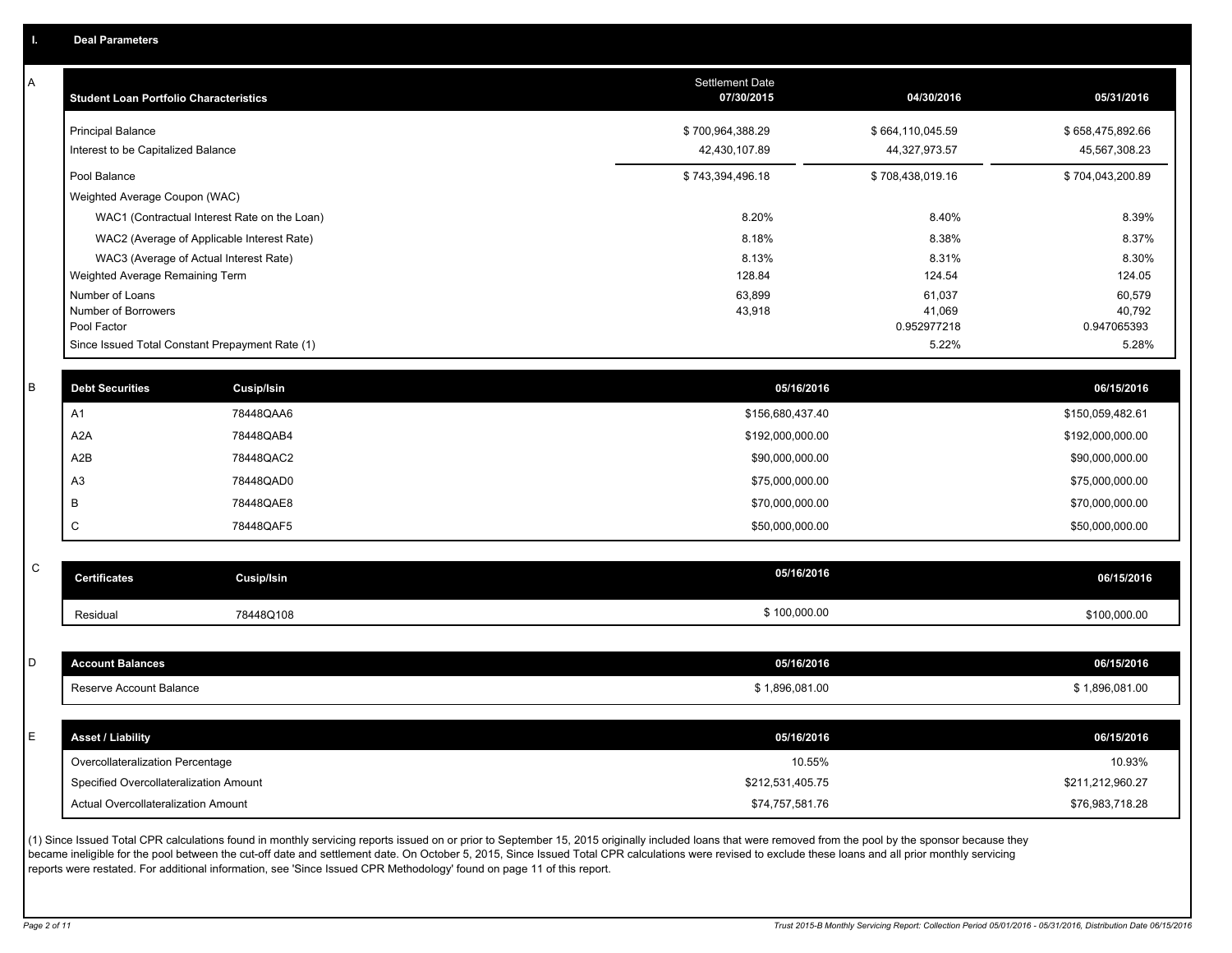### **II. 2015-B Trust Activity 05/01/2016 through 05/31/2016**

| Α | <b>Student Loan Principal Receipts</b>                           |                |  |
|---|------------------------------------------------------------------|----------------|--|
|   | <b>Borrower Principal</b>                                        | 5,821,920.29   |  |
|   | <b>Consolidation Activity Principal</b>                          | 0.00           |  |
|   | Seller Principal Reimbursement                                   | 0.00           |  |
|   | Servicer Principal Reimbursement                                 | 0.00           |  |
|   | Delinquent Principal Purchases by Servicer                       | 0.00           |  |
|   | <b>Other Principal Deposits</b>                                  | 0.00           |  |
|   | <b>Total Principal Receipts</b>                                  | \$5,821,920.29 |  |
| B | <b>Student Loan Interest Receipts</b>                            |                |  |
|   | <b>Borrower Interest</b>                                         | 2,500,304.43   |  |
|   | <b>Consolidation Activity Interest</b>                           | 0.00           |  |
|   | Seller Interest Reimbursement                                    | 0.00           |  |
|   | Servicer Interest Reimbursement                                  | 0.00           |  |
|   | Delinquent Interest Purchases by Servicer                        | 0.00           |  |
|   | Other Interest Deposits                                          | 0.00           |  |
|   | <b>Total Interest Receipts</b>                                   | \$2,500,304.43 |  |
| C | <b>Recoveries on Realized Losses</b>                             | \$23,478.86    |  |
| D | <b>Investment Income</b>                                         | \$2,380.23     |  |
| Ε | <b>Funds Borrowed from Next Collection Period</b>                | \$0.00         |  |
| F | <b>Funds Repaid from Prior Collection Period</b>                 | \$0.00         |  |
| G | Loan Sale or Purchase Proceeds                                   | \$0.00         |  |
| H | Initial Deposits to Distribution Account                         | \$0.00         |  |
|   | <b>Excess Transferred from Other Accounts</b>                    | \$0.00         |  |
| J | <b>Borrower Benefit Reimbursements</b>                           | \$0.00         |  |
| Κ | <b>Other Deposits</b>                                            | \$0.00         |  |
| L | <b>Other Fees Collected</b>                                      | \$0.00         |  |
| м | <b>AVAILABLE FUNDS</b>                                           | \$8,348,083.81 |  |
| N | Non-Cash Principal Activity During Collection Period             | \$187,767.36   |  |
| O | Aggregate Purchased Amounts by the Depositor, Servicer or Seller | \$0.00         |  |
| P | Aggregate Loan Substitutions                                     | \$0.00         |  |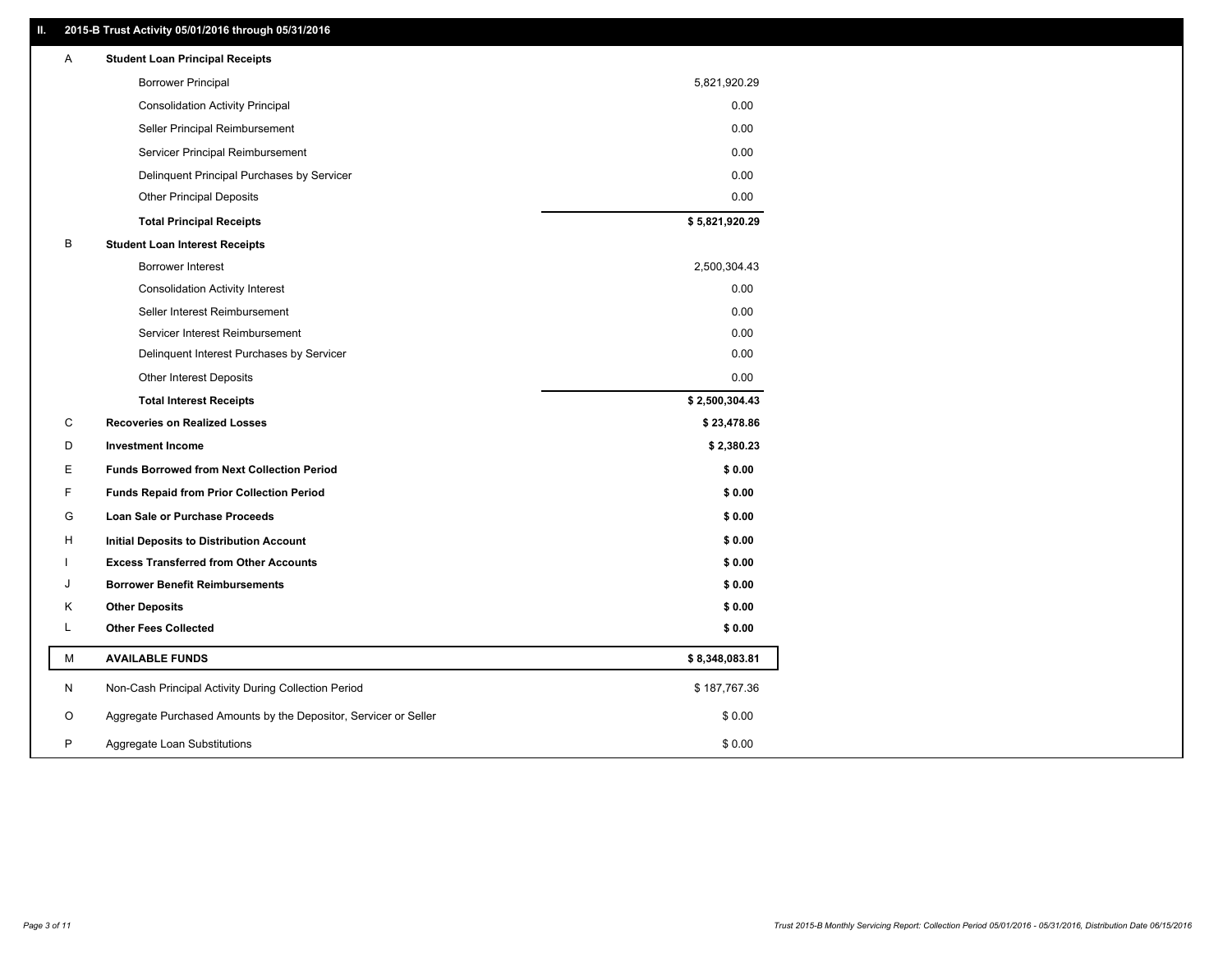|                   |                       |                          |         |                  | <b>Loans by Repayment Status</b> |                            |                          |         |                  |                |                            |
|-------------------|-----------------------|--------------------------|---------|------------------|----------------------------------|----------------------------|--------------------------|---------|------------------|----------------|----------------------------|
|                   |                       |                          |         | 05/31/2016       |                                  |                            |                          |         | 04/30/2016       |                |                            |
|                   |                       | <b>Wtd Avg</b><br>Coupon | # Loans | Principal        | % of Principal                   | % of Loans in<br>Repay (1) | <b>Wtd Avg</b><br>Coupon | # Loans | Principal        | % of Principal | % of Loans in<br>Repay (1) |
| INTERIM:          | IN SCHOOL             | 9.05%                    | 10,705  | \$116,651,918.08 | 17.715%                          | $-$ %                      | 9.03%                    | 12,271  | \$133,805,292.75 | 20.148%        | $-$ %                      |
|                   | <b>GRACE</b>          | 8.88%                    | 3,817   | \$38,952,937.75  | 5.916%                           | $-$ %                      | 8.86%                    | 2,393   | \$23,201,058.13  | 3.494%         | $-$ %                      |
|                   | <b>DEFERMENT</b>      | 8.90%                    | 1,998   | \$19,906,889.04  | 3.023%                           | $-$ %                      | 8.90%                    | 2,094   | \$20,660,070.00  | 3.111%         | $-$ %                      |
| <b>REPAYMENT:</b> | <b>CURRENT</b>        | 7.97%                    | 41,653  | \$451,133,764.59 | 68.512%                          | 93.409%                    | 7.97%                    | 41,826  | \$453,133,013.57 | 68.232%        | 93.152%                    |
|                   | 31-60 DAYS DELINQUENT | 9.05%                    | 618     | \$7,251,506.39   | 1.101%                           | 1.501%                     | 9.03%                    | 539     | \$6,639,458.18   | 1.000%         | 1.365%                     |
|                   | 61-90 DAYS DELINQUENT | 8.99%                    | 301     | \$4,202,907.24   | 0.638%                           | 0.870%                     | 9.24%                    | 268     | \$3,312,639.95   | 0.499%         | 0.681%                     |
|                   | > 90 DAYS DELINQUENT  | 9.27%                    | 150     | \$1,841,598.91   | 0.280%                           | 0.381%                     | 9.25%                    | 161     | \$1,874,218.32   | 0.282%         | 0.385%                     |
|                   | FORBEARANCE           | 8.18%                    | 1,337   | \$18,534,370.66  | 2.815%                           | 3.838%                     | 8.45%                    | 1,485   | \$21,484,294.69  | 3.235%         | 4.417%                     |
| <b>TOTAL</b>      |                       |                          | 60,579  | \$658,475,892.66 | 100.00%                          | 100.00%                    |                          | 61,037  | \$664,110,045.59 | 100.00%        | 100.00%                    |

Percentages may not total 100% due to rounding  $^\star$ 

1 Loans classified in "Repayment" include any loan for which interim interest only, \$25 fixed payments or full principal and interest payments are due.

|                |                                                                                                                              |                          |         |                  | <b>Loans by Borrower Status</b> |                                |                          |         |                  |                |                                |
|----------------|------------------------------------------------------------------------------------------------------------------------------|--------------------------|---------|------------------|---------------------------------|--------------------------------|--------------------------|---------|------------------|----------------|--------------------------------|
|                |                                                                                                                              |                          |         | 05/31/2016       |                                 |                                |                          |         | 04/30/2016       |                |                                |
|                |                                                                                                                              | <b>Wtd Avg</b><br>Coupon | # Loans | Principal        | % of Principal                  | % of Loans in<br>P&I Repay (2) | <b>Wtd Avg</b><br>Coupon | # Loans | Principal        | % of Principal | % of Loans in<br>P&I Repay (2) |
| INTERIM:       | IN SCHOOL                                                                                                                    | 8.49%                    | 22,420  | \$267,558,602.77 | 40.633%                         | $-$ %                          | 8.48%                    | 25,461  | \$303,235,321.80 | 45.660%        | $-$ %                          |
|                | <b>GRACE</b>                                                                                                                 | 8.36%                    | 7,189   | \$79,917,841.66  | 12.137%                         | $-$ %                          | 8.33%                    | 4,446   | \$47,512,292.71  | 7.154%         | $-$ %                          |
|                | <b>DEFERMENT</b>                                                                                                             | 8.52%                    | 3,726   | \$36,890,597.62  | 5.602%                          | $-$ %                          | 8.52%                    | 3,928   | \$38,625,633.05  | 5.816%         | $-$ %                          |
| P&I REPAYMENT: | <b>CURRENT</b>                                                                                                               | 7.97%                    | 24,974  | \$243,833,172.17 | 37.030%                         | 88.955%                        | 7.98%                    | 24,881  | \$243,024,137.50 | 36.594%        | 88.457%                        |
|                | 31-60 DAYS DELINQUENT                                                                                                        | 9.06%                    | 539     | \$6,432,739.36   | 0.977%                          | 2.347%                         | 9.03%                    | 447     | \$5,468,702.33   | 0.823%         | 1.991%                         |
|                | 61-90 DAYS DELINQUENT                                                                                                        | 9.04%                    | 259     | \$3,623,235.44   | 0.550%                          | 1.322%                         | 9.28%                    | 241     | \$3,055,506.71   | 0.460%         | 1.112%                         |
|                | > 90 DAYS DELINQUENT                                                                                                         | 9.26%                    | 135     | \$1,685,332.98   | 0.256%                          | 0.615%                         | 9.29%                    | 148     | \$1,704,156.80   | 0.257%         | 0.620%                         |
|                | FORBEARANCE                                                                                                                  | 8.18%                    | 1,337   | \$18,534,370.66  | 2.815%                          | 6.762%                         | 8.45%                    | 1,485   | \$21,484,294.69  | 3.235%         | 7.820%                         |
| <b>TOTAL</b>   |                                                                                                                              |                          | 60,579  | \$658,475,892.66 | 100.00%                         | 100.00%                        |                          | 61,037  | \$664,110,045.59 | 100.00%        | 100.00%                        |
|                | Percentages may not total 100% due to rounding                                                                               |                          |         |                  |                                 |                                |                          |         |                  |                |                                |
|                | 2 Loans classified in "P&I Repayment" includes only those loans for which scheduled principal and interest payments are due. |                          |         |                  |                                 |                                |                          |         |                  |                |                                |

WAC reflects WAC3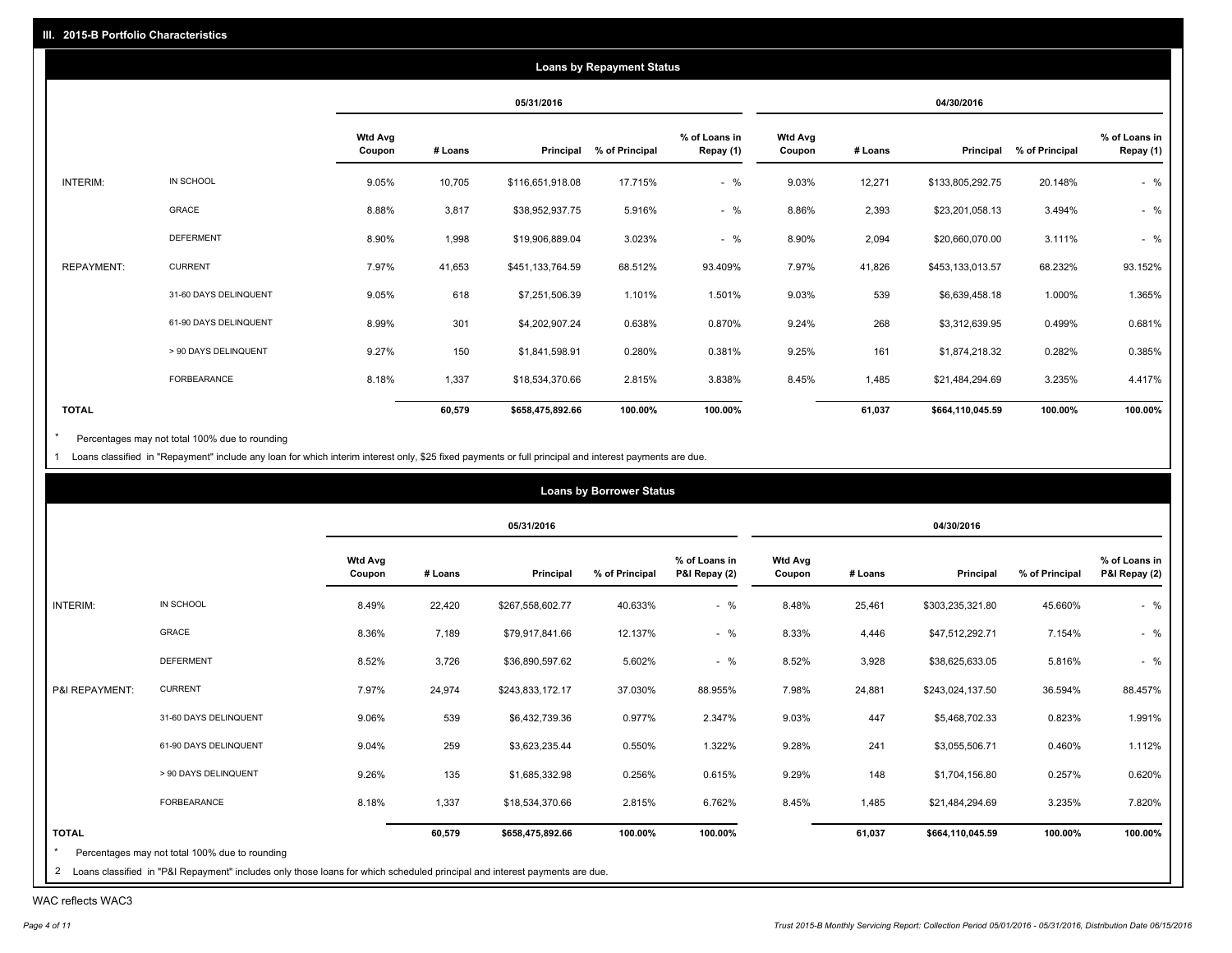|                                                                                 | 5/31/2016        | 4/30/2016        |
|---------------------------------------------------------------------------------|------------------|------------------|
| Pool Balance                                                                    | \$704,043,200.89 | \$708,438,019.16 |
| Total # Loans                                                                   | 60,579           | 61,037           |
| Total # Borrowers                                                               | 40,792           | 41,069           |
| Weighted Average Coupon                                                         | 8.37%            | 8.38%            |
| Weighted Average Remaining Term                                                 | 124.05           | 124.54           |
| Percent of Pool - Cosigned                                                      | 92.1%            | 92.1%            |
| Percent of Pool - Non Cosigned                                                  | 7.9%             | 7.9%             |
| Borrower Interest Accrued for Period                                            | \$4,611,287.32   | \$4,512,889.29   |
| Outstanding Borrower Interest Accrued                                           | \$48,399,087.37  | \$47,147,040.20  |
| Gross Principal Realized Loss - Periodic                                        | \$624,010.34     | \$726,709.83     |
| Gross Principal Realized Loss - Cumulative                                      | \$3,902,667.98   | \$3,278,657.64   |
| Recoveries on Realized Losses - Periodic                                        | \$23,478.86      | \$13,235.27      |
| Recoveries on Realized Losses - Cumulative                                      | \$106,442.83     | \$82,963.97      |
| Net Losses - Periodic                                                           | \$600,531.48     | \$713,474.56     |
| Net Losses - Cumulative                                                         | \$3,796,225.15   | \$3,195,693.67   |
| Non-Cash Principal Activity - Capitalized Interest                              | \$812,497.40     | \$668,861.82     |
| Since Issued Total Constant Prepayment Rate (CPR) (1)                           | 5.28%            | 5.22%            |
| <b>Loan Substitutions</b>                                                       | \$0.00           | \$0.00           |
| <b>Cumulative Loan Substitutions</b>                                            | \$0.00           | \$0.00           |
| <b>Unpaid Servicing Fees</b>                                                    | \$0.00           | \$0.00           |
| <b>Unpaid Administration Fees</b>                                               | \$0.00           | \$0.00           |
| <b>Unpaid Carryover Servicing Fees</b>                                          | \$0.00           | \$0.00           |
| Note Interest Shortfall                                                         | \$0.00           | \$0.00           |
| Loans in Modification                                                           | \$4,763,345.04   | \$3,478,090.91   |
| % of Loans in Modification as a % of Loans in Repayment (P&I)                   | 1.74%            | 1.27%            |
|                                                                                 |                  |                  |
| % Annualized Gross Principal Realized Loss - Periodic as a %                    |                  |                  |
| of Loans in Repayment (P&I) * 12                                                | 2.73%            | 3.17%            |
| % Gross Principal Realized Loss - Cumulative as a % of<br>Original Pool Balance | 0.52%            | 0.44%            |
|                                                                                 |                  |                  |

(1) Since Issued Total CPR calculations found in monthly servicing reports issued on or prior to September 15, 2015 originally included loans that were removed from the pool by the sponsor because they became ineligible for the pool between the cut-off date and settlement date. On October 5, 2015, Since Issued Total CPR calculations were revised to exclude these loans and all prior monthly servicing reports were restated. For additional information, see 'Since Issued CPR Methodology' found on page 11 of this report.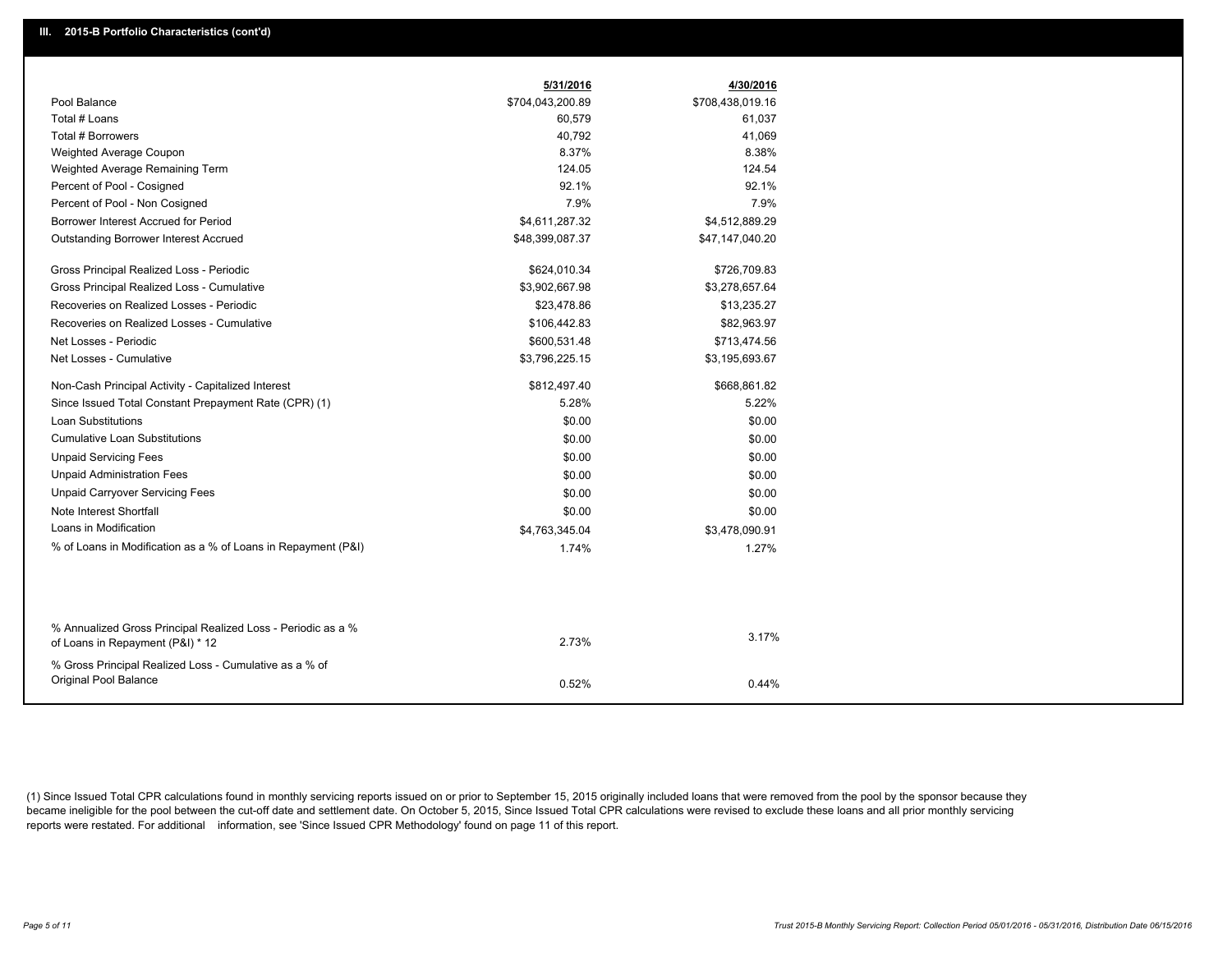#### **Loan Program**  A

|                                    | Weighted<br><b>Average Coupon</b> | # LOANS | <b>\$ AMOUNT</b> | $%$ *     |
|------------------------------------|-----------------------------------|---------|------------------|-----------|
| - Smart Option Interest-Only Loans | 7.07%                             | 13,311  | \$132,735,627.47 | 20.158%   |
| - Smart Option Fixed Pay Loans     | 8.28%                             | 16,862  | \$211,339,372.22 | 32.095%   |
| - Smart Option Deferred Loans      | 8.78%                             | 30,406  | \$314,400,892.97 | 47.747%   |
| - Other Loan Programs              | $0.00\%$                          | 0       | \$0.00           | $0.000\%$ |
| <b>Total</b>                       | 8.30%                             | 60,579  | \$658,475,892.66 | 100.000%  |

\* Percentages may not total 100% due to rounding

B

C

**Index Type**

|                       | Weighted<br><b>Average Coupon</b> | # LOANS  | <b>\$ AMOUNT</b> | $%$ *     |
|-----------------------|-----------------------------------|----------|------------------|-----------|
| - Fixed Rate Loans    | 9.50%                             | 10,293   | \$123,474,632.62 | 18.752%   |
| - LIBOR Indexed Loans | 8.02%                             | 50.286   | \$535,001,260.04 | 81.248%   |
| - Other Index Rates   | $0.00\%$                          | $\Omega$ | \$0.00           | $0.000\%$ |
| Total                 | 8.30%                             | 60,579   | \$658,475,892.66 | 100.000%  |

\* Percentages may not total 100% due to rounding

## **Weighted Average Recent FICO**

| 3,737<br>3,629 | \$34,916,000.90  | 5.303%    |
|----------------|------------------|-----------|
|                |                  |           |
|                | \$36,484,576.85  | 5.541%    |
| 7,244          | \$73,760,602.48  | 11.202%   |
| 14,203         | \$154,733,322.61 | 23.499%   |
| 31,756         | \$358,448,093.51 | 54.436%   |
| 10             | \$133,296.31     | $0.020\%$ |
| 60,579         | \$658,475,892.66 | 100.000%  |
|                |                  |           |

WAC reflects WAC3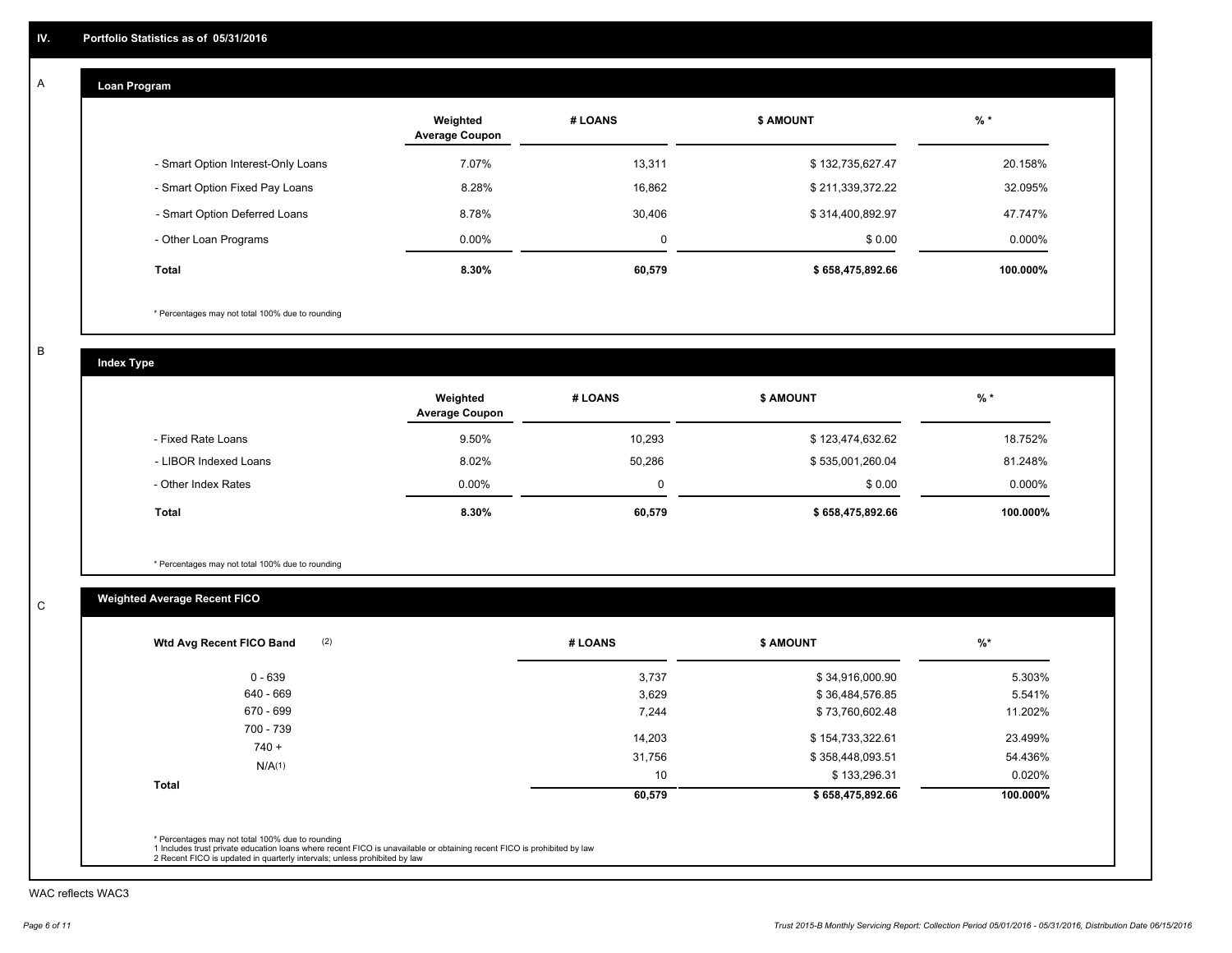| ۷. |       | 2015-B Reserve Account and Principal Distribution Calculations                             |                  |  |
|----|-------|--------------------------------------------------------------------------------------------|------------------|--|
| А. |       | <b>Reserve Account</b>                                                                     |                  |  |
|    |       | Specified Reserve Account Balance                                                          | \$1,896,081.00   |  |
|    |       | <b>Actual Reserve Account Balance</b>                                                      | \$1,896,081.00   |  |
| В. |       | <b>Principal Distribution Amount</b>                                                       |                  |  |
|    | i.    | Class A Notes Outstanding                                                                  | \$513,680,437.40 |  |
|    | ii.   | Pool Balance                                                                               | \$704,043,200.89 |  |
|    | iii.  | First Priority Principal Distribution Amount (i - ii)                                      | \$0.00           |  |
|    |       |                                                                                            |                  |  |
|    | iv.   | Class A and B Notes Outstanding                                                            | \$583,680,437.40 |  |
|    | v.    | First Priority Principal Distribution Amount                                               | \$0.00           |  |
|    | vi.   | Pool Balance                                                                               | \$704,043,200.89 |  |
|    | vii.  | Specified Overcollateralization Amount                                                     | \$211,212,960.27 |  |
|    | viii. | Available Funds (after payment of waterfall items A through H)                             | \$0.00           |  |
|    | ix.   | Class C Notes Outstanding                                                                  | \$50,000,000.00  |  |
|    | x.    | Regular Principal Distribution Amount (if (iv > 0, (iv - v) - (vi - vii), min(viii, ix))   | \$90,850,196.78  |  |
|    |       |                                                                                            |                  |  |
|    | xi.   | Pool Balance                                                                               | \$704,043,200.89 |  |
|    | xii.  | 10% of Initial Pool Balance                                                                | \$74,339,449.62  |  |
|    | xiii. | First Priority Principal Distribution Amount                                               | \$0.00           |  |
|    | xiv.  | Regular Principal Distribution Amount                                                      | \$90,850,196.78  |  |
|    | XV.   | Available Funds (after payment of waterfall items A through J)                             | \$0.00           |  |
|    |       | xvi. Additional Principal Distribution Amount (if(ix $\lt$ = x, min(xv, xi - xiii - xiv))) | \$0.00           |  |
|    |       |                                                                                            |                  |  |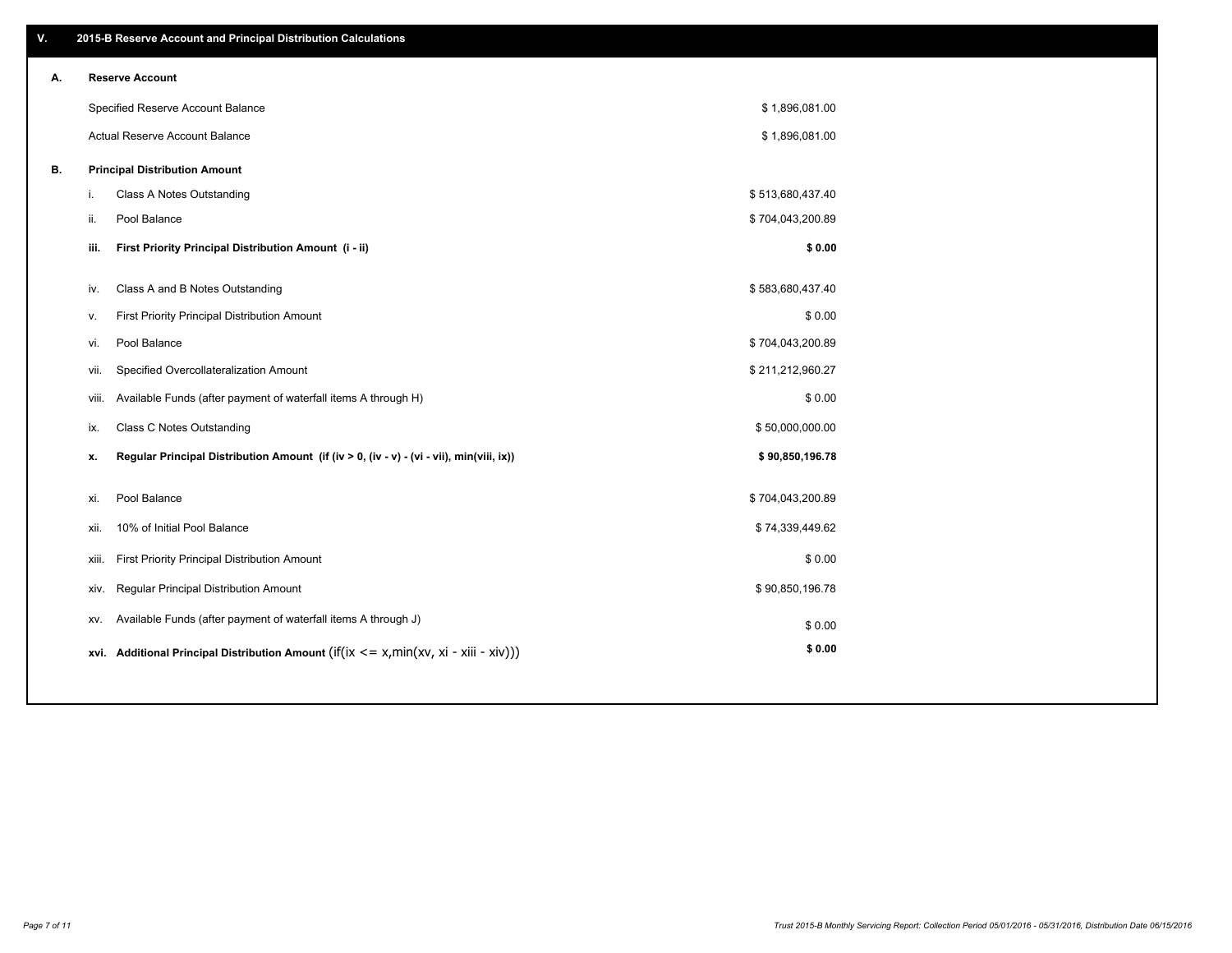|    |                                                                                   | Paid                 | <b>Funds Balance</b>             |
|----|-----------------------------------------------------------------------------------|----------------------|----------------------------------|
|    | <b>Total Available Funds</b>                                                      |                      | \$8,348,083.81                   |
| A  | <b>Trustee Fees</b>                                                               | \$0.00               | \$8,348,083.81                   |
| B  | <b>Servicing Fees</b>                                                             | \$443,095.70         | \$7,904,988.11                   |
| C  | i. Administration Fees<br>ii. Unreimbursed Administrator Advances plus any Unpaid | \$8,333.00<br>\$0.00 | \$7,896,655.11<br>\$7,896,655.11 |
| D  | Class A Noteholders Interest Distribution Amount                                  | \$884,033.65         | \$7,012,621.46                   |
| Е  | <b>First Priority Principal Payment</b>                                           | \$0.00               | \$7,012,621.46                   |
| F  | Class B Noteholders Interest Distribution Amount                                  | \$204,166.67         | \$6,808,454.79                   |
| G  | Class C Noteholders Interest Distribution Amount                                  | \$187,500.00         | \$6,620,954.79                   |
| н  | <b>Reinstatement Reserve Account</b>                                              | \$0.00               | \$6,620,954.79                   |
|    | <b>Regular Principal Distribution</b>                                             | \$6,620,954.79       | \$0.00                           |
| J  | <b>Carryover Servicing Fees</b>                                                   | \$0.00               | \$0.00                           |
| K  | Additional Principal Distribution Amount                                          | \$0.00               | \$0.00                           |
| L. | Unpaid Expenses of Trustee                                                        | \$0.00               | \$0.00                           |
| М  | Unpaid Expenses of Administrator                                                  | \$0.00               | \$0.00                           |
| N  | Remaining Funds to the Residual Certificateholders                                | \$0.00               | \$0.00                           |

#### **Waterfall Conditions**

|      | Pool Balance                                                                       | \$704,043,200.89 |
|------|------------------------------------------------------------------------------------|------------------|
| Ш.   | Class A and B Notes Outstanding                                                    | \$583,680,437.40 |
| iii. | Class C Noteholders' Interest Distribution Ratio (i / ii)                          | 120.62%          |
| IV.  | Minimum Ratio                                                                      | 110.00%          |
| ν.   | Is the Class C Noteholders' Interest Distribution Condition Satisfied (iii $>$ iv) | v                |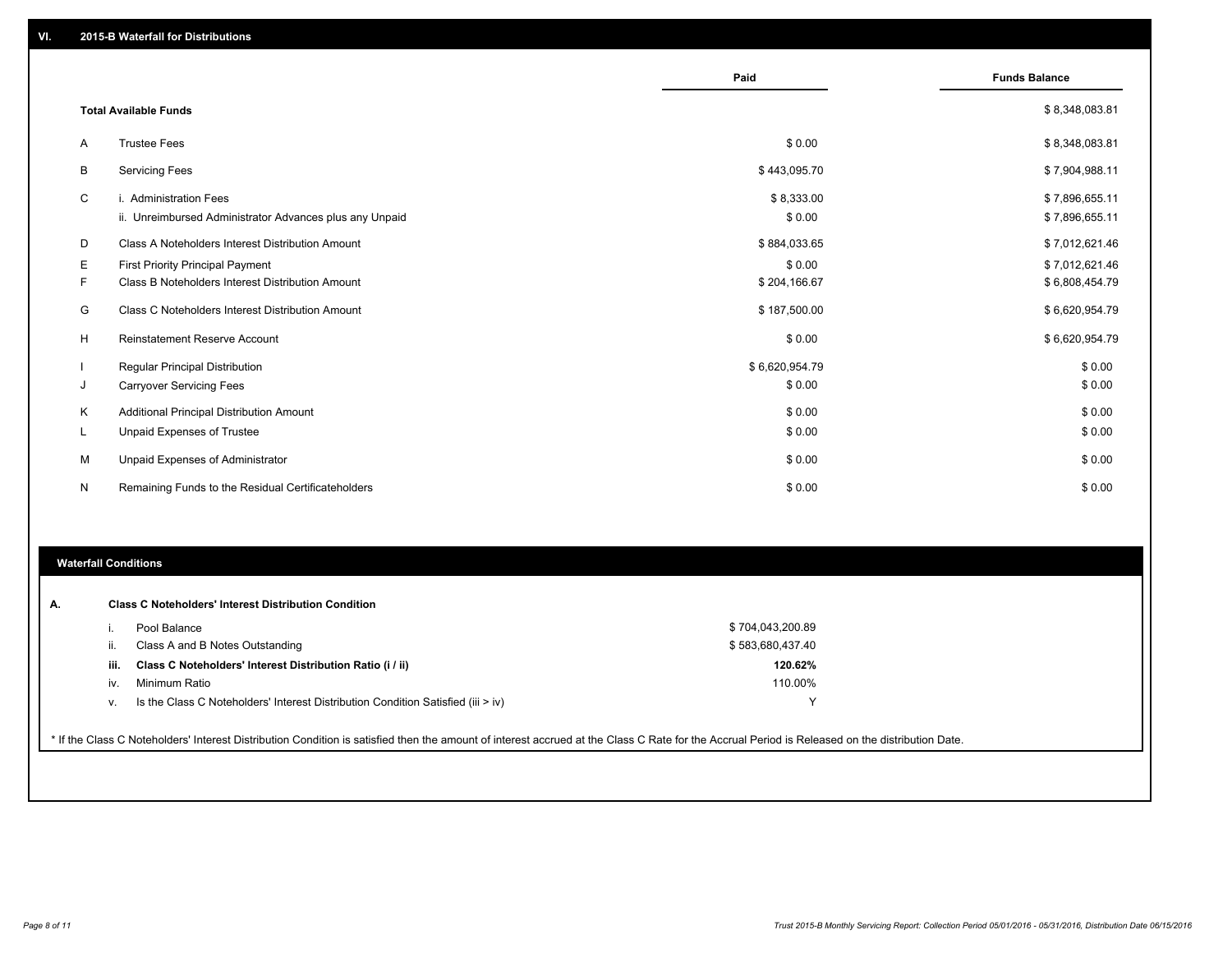| <b>Distribution Amounts</b>                                |                         |                         |                         |
|------------------------------------------------------------|-------------------------|-------------------------|-------------------------|
|                                                            | A1                      | A <sub>2</sub> A        | A <sub>2</sub> B        |
| Cusip/Isin                                                 | 78448QAA6               | 78448QAB4               | 78448QAC2               |
| <b>Beginning Balance</b>                                   | \$156,680,437.40        | \$192,000,000.00        | \$90,000,000.00         |
| Index                                                      | <b>LIBOR</b>            | <b>FIXED</b>            | <b>LIBOR</b>            |
| Spread/Fixed Rate                                          | 0.70%                   | 2.98%                   | 1.20%                   |
| Record Date (Days Prior to Distribution)                   | 1 NEW YORK BUSINESS DAY | 1 NEW YORK BUSINESS DAY | 1 NEW YORK BUSINESS DAY |
| <b>Accrual Period Begin</b>                                | 5/16/2016               | 5/15/2016               | 5/16/2016               |
| <b>Accrual Period End</b>                                  | 6/15/2016               | 6/15/2016               | 6/15/2016               |
| Daycount Fraction                                          | 0.08333333              | 0.08333333              | 0.08333333              |
| Interest Rate*                                             | 1.13445%                | 2.98000%                | 1.63445%                |
| <b>Accrued Interest Factor</b>                             | 0.000945375             | 0.002483333             | 0.001362042             |
| <b>Current Interest Due</b>                                | \$148,121.77            | \$476,800.00            | \$122,583.75            |
| Interest Shortfall from Prior Period Plus Accrued Interest | $\mathsf{\$}$ -         | $\mathsf{\$}$ -         | $\mathcal{S}$ -         |
| <b>Total Interest Due</b>                                  | \$148,121.77            | \$476,800.00            | \$122,583.75            |
| <b>Interest Paid</b>                                       | \$148,121.77            | \$476,800.00            | \$122,583.75            |
| <b>Interest Shortfall</b>                                  | $S -$                   | $S -$                   | $\mathsf{\$}$ -         |
| <b>Principal Paid</b>                                      | \$6,620,954.79          | $\frac{2}{3}$ -         | $\mathsf{\$}$ -         |
| <b>Ending Principal Balance</b>                            | \$150,059,482.61        | \$192,000,000.00        | \$90,000,000.00         |
| Paydown Factor                                             | 0.027936518             | 0.000000000             | 0.000000000             |
| <b>Ending Balance Factor</b>                               | 0.633162374             | 1.000000000             | 1.000000000             |

\* Pay rates for Current Distribution. For the interest rates applicable to the next distribution date, please see https://www.salliemae.com/about/investors/data/SMBabrate.txt.

**VII. 2015-B Distributions**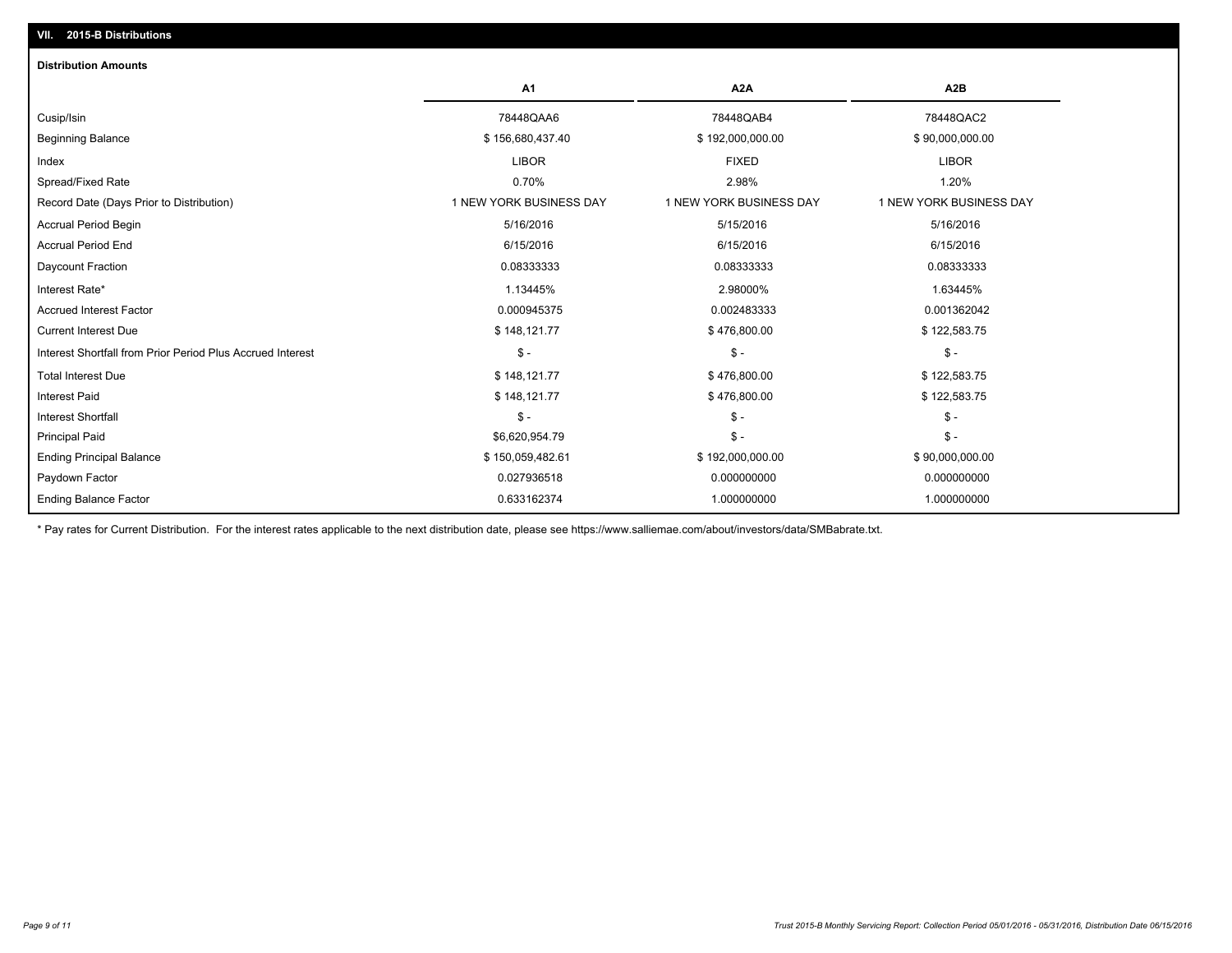| <b>Distribution Amounts</b>                                |                         |                         |                         |
|------------------------------------------------------------|-------------------------|-------------------------|-------------------------|
|                                                            | A <sub>3</sub>          | в                       | c                       |
| Cusip/Isin                                                 | 78448QAD0               | 78448QAE8               | 78448QAF5               |
| <b>Beginning Balance</b>                                   | \$75,000,000.00         | \$70,000,000.00         | \$50,000,000.00         |
| Index                                                      | <b>LIBOR</b>            | <b>FIXED</b>            | <b>FIXED</b>            |
| Spread/Fixed Rate                                          | 1.75%                   | 3.50%                   | 4.50%                   |
| Record Date (Days Prior to Distribution)                   | 1 NEW YORK BUSINESS DAY | 1 NEW YORK BUSINESS DAY | 1 NEW YORK BUSINESS DAY |
| <b>Accrual Period Begin</b>                                | 5/16/2016               | 5/15/2016               | 5/15/2016               |
| <b>Accrual Period End</b>                                  | 6/15/2016               | 6/15/2016               | 6/15/2016               |
| Daycount Fraction                                          | 0.08333333              | 0.08333333              | 0.08333333              |
| Interest Rate*                                             | 2.18445%                | 3.50000%                | 4.50000%                |
| <b>Accrued Interest Factor</b>                             | 0.001820375             | 0.002916667             | 0.003750000             |
| <b>Current Interest Due</b>                                | \$136,528.13            | \$204,166.67            | \$187,500.00            |
| Interest Shortfall from Prior Period Plus Accrued Interest | $\mathbb{S}$ -          | $\mathsf{\$}$ -         | $\mathsf{\$}$ -         |
| <b>Total Interest Due</b>                                  | \$136,528.13            | \$204,166.67            | \$187,500.00            |
| <b>Interest Paid</b>                                       | \$136,528.13            | \$204,166.67            | \$187,500.00            |
| <b>Interest Shortfall</b>                                  | $\mathbb{S}$ -          | $\mathsf{\$}$ -         | $\mathsf{\$}$ -         |
| <b>Principal Paid</b>                                      | $S -$                   | $\mathsf S$ -           | $\mathsf{\$}$ -         |
| <b>Ending Principal Balance</b>                            | \$75,000,000.00         | \$70,000,000.00         | \$50,000,000.00         |
| Paydown Factor                                             | 0.000000000             | 0.000000000             | 0.000000000             |
| <b>Ending Balance Factor</b>                               | 1.000000000             | 1.000000000             | 1.000000000             |

\* Pay rates for Current Distribution. For the interest rates applicable to the next distribution date, please see https://www.salliemae.com/about/investors/data/SMBabrate.txt.

**VII. 2015-B Distributions**